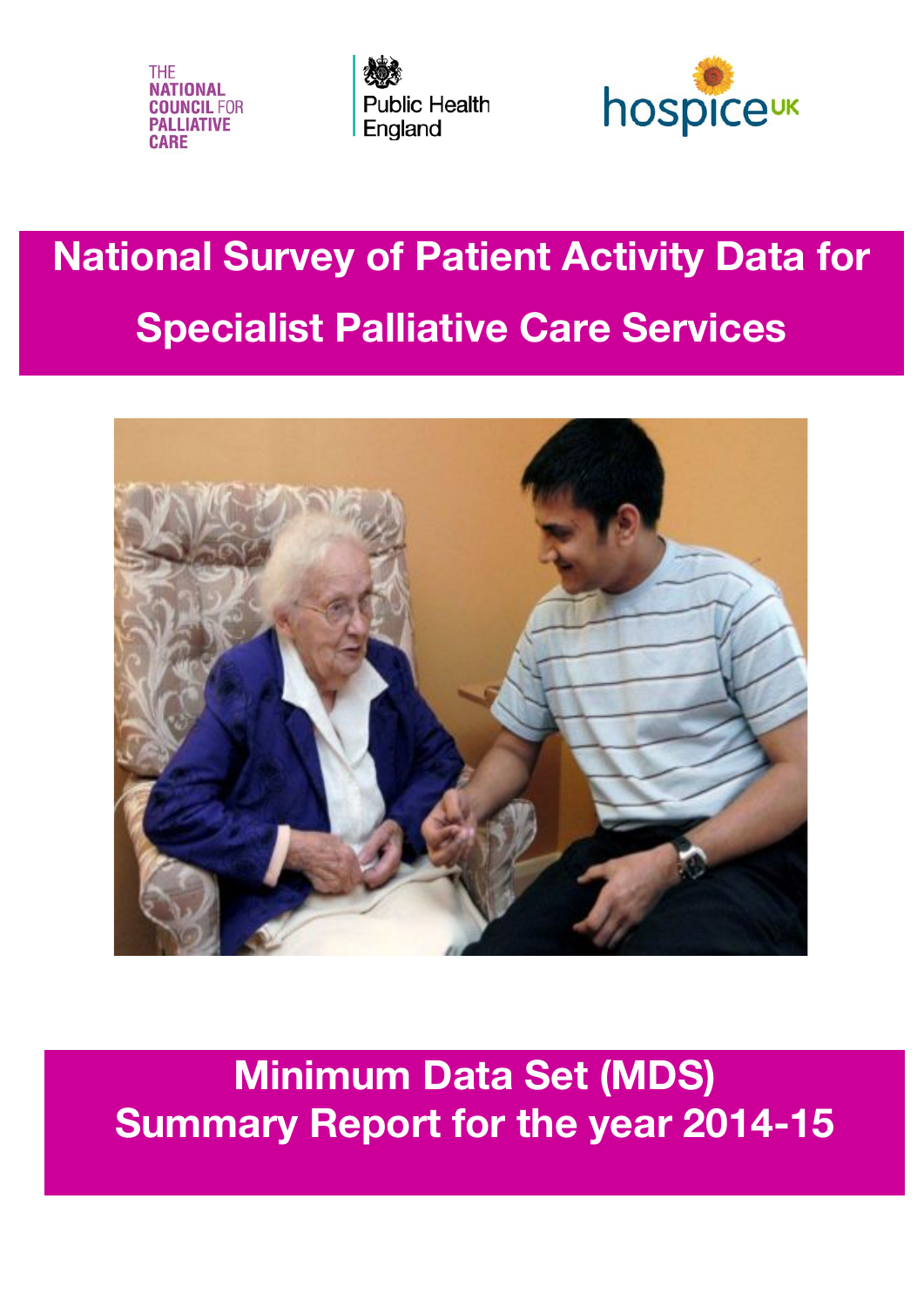# **About the National Council for Palliative Care**

The National Council for Palliative Care (NCPC) is the umbrella charity for all those who are involved in providing, commissioning and using palliative care and hospice services in England, Wales & Northern Ireland.

Our vision is that everyone who has palliative care needs or is approaching the end of life, dying or bereaved should receive the high quality care and support they need, where and when they need it. We promote the extension and improvement of palliative care services for all people with life threatening and life-limiting conditions and promote palliative care in health and social care settings across all sectors to government, national and local policy makers. For further information or to subscribe to NCPC visit [www.ncpc.org.uk](http://www.ncpc.org.uk/)

### **About The National End of Life Care Intelligence Network**

The National End of Life Care Strategy, published in 2008, pledged to commission a National End of Life Care Intelligence Network (NEoLCIN) to improve the collection and analysis of national data about end of life care for adults in England.

This is with the aim of helping the NHS and its partners commission and deliver high quality end of life care in a way that makes the most efficient

use of resources and responds to the wishes of dying people and their families. Established in 2010, NEOLCIN plays a vital role in supporting the comprehensive implementation of the strategy. On  $1<sup>st</sup>$ April 2013 NEoLCIN became part of Public Health England, an executive agency of the Department of Health.

The NEoLCIN website is [www.endoflifecare-intelligence.org.uk](http://www.endoflifecare-intelligence.org.uk/home.aspx) Public Health England's website is **[www.gov.uk/phe](http://www.gov.uk/phe)** 

### **About Hospice UK**

Hospice UK is the national charity for hospice care. We champion and support the work of more than 220 member organisations that provide hospice care across the UK, so that they can deliver the highest quality care to people with terminal or life-limiting conditions and support their families.

Hospice UK supports the breadth, dynamism and flexibility of modern hospice care, by: influencing Government and decision makers; improving quality of care through the sharing of good practice; and providing resources, training, education and grant programmes.

We work collaboratively with our members to support their vital work and to create a stronger voice for hospice care in the UK. We also support the development of hospice and palliative care worldwide. Hospice UK's website is **www.hospiceuk.org** 





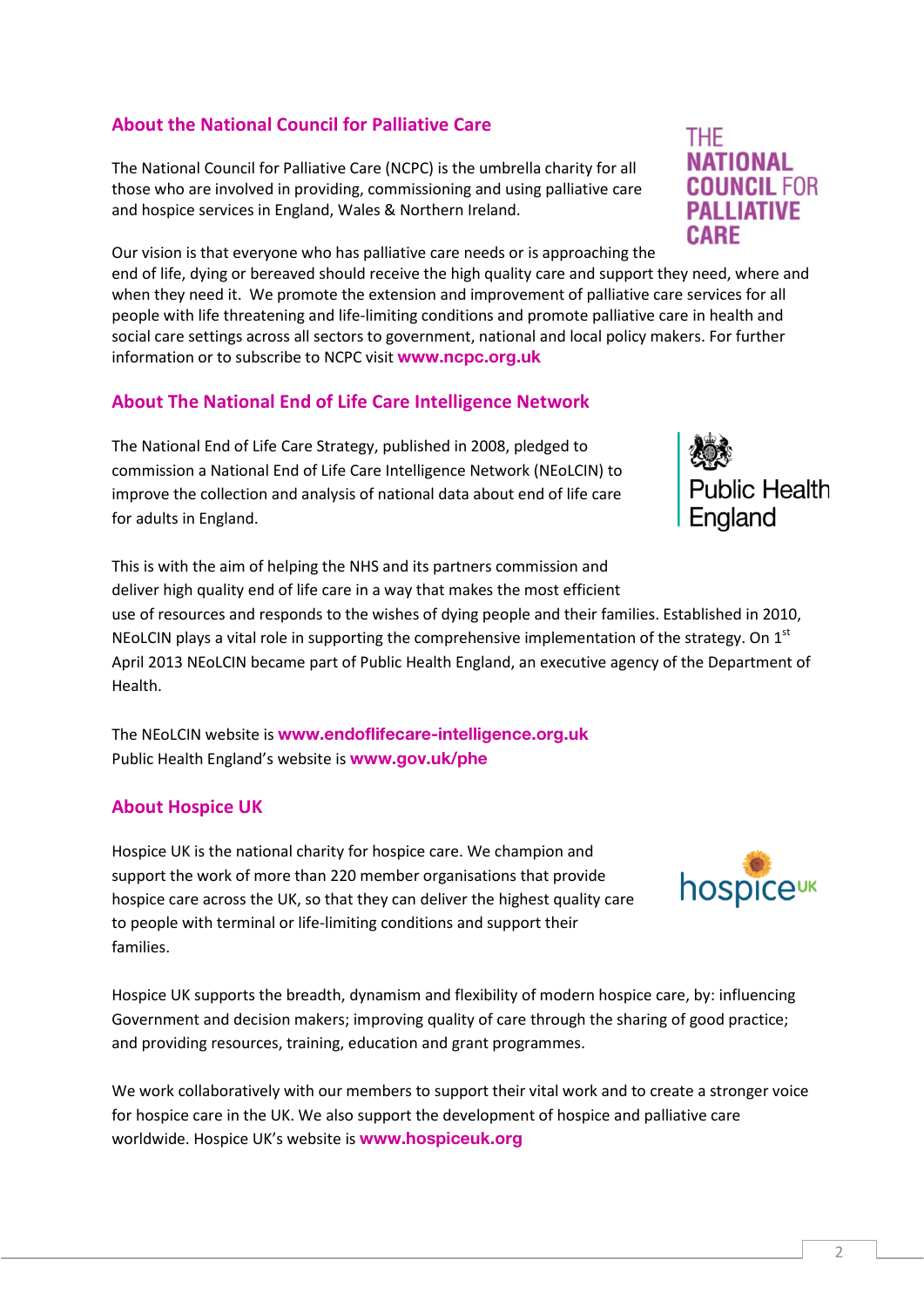# **Contents**

| Location of people prior to admission to Inpatient specialist palliative care15                   |
|---------------------------------------------------------------------------------------------------|
| Specialist palliative care inpatient services are seeing an increasing percentage of people whose |
| Hospital Support services are seeing an increasing percentage of people who die in hospital 17    |
|                                                                                                   |
|                                                                                                   |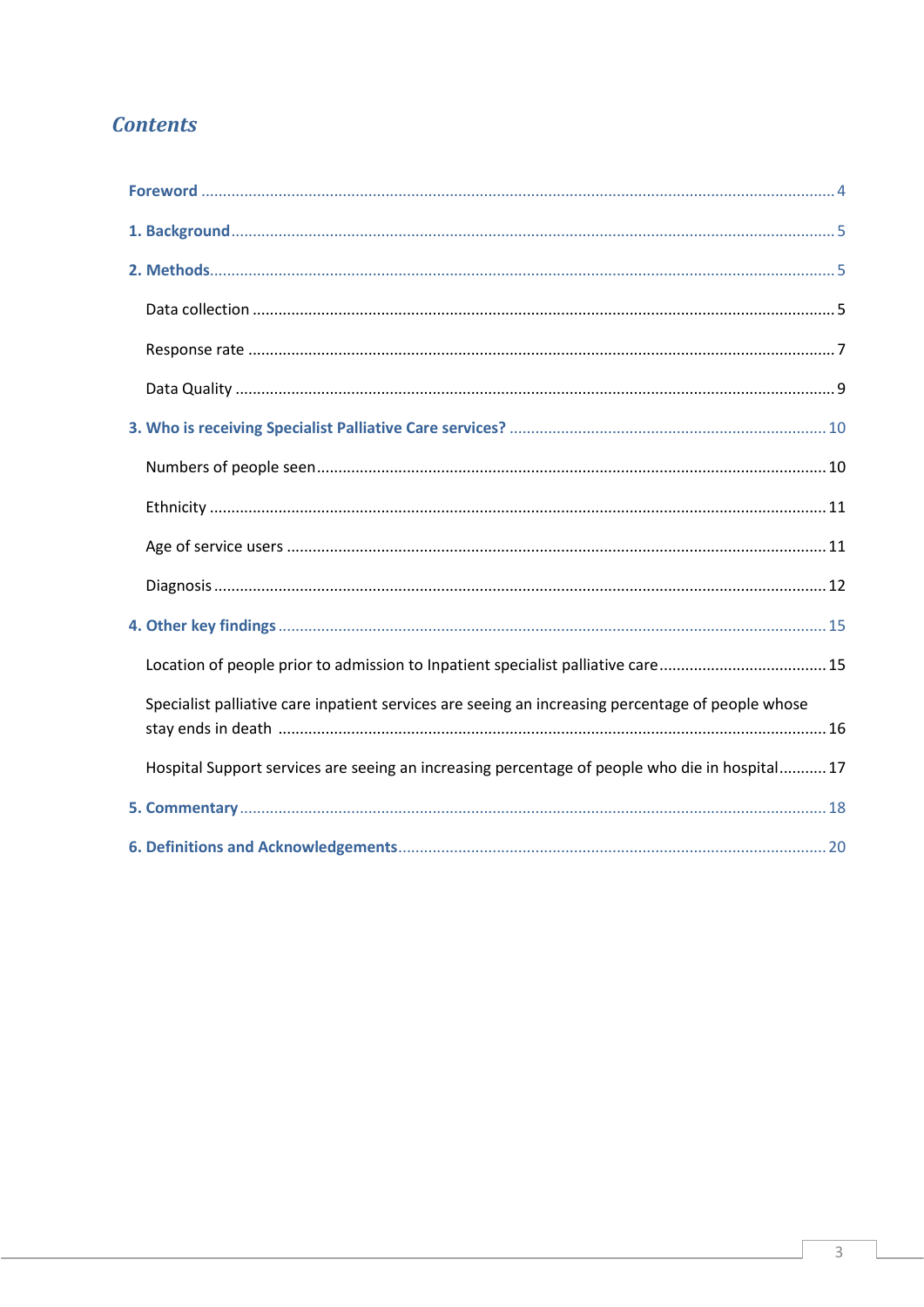# <span id="page-3-0"></span>*Foreword*

It is a pleasure once again to write the foreword for this report on the Minimum Data Set for Specialist Palliative Care (MDS). The MDS remains the only source of data about the specialist palliative care being provided to dying people and those who are important to them, in England, Wales and Northern Ireland. This report summarises important information on the care provided by hospices, hospital palliative care teams and other specialist palliative care services such as individual community teams and outpatient clinics across different settings.

The findings within this report may be useful to a wide range of audiences and stakeholders, including commissioners of palliative care services, regulators, policy makers and those driving service development, improvement, and staff directly giving care. This overview report complements the individual reports provided to each service that submits data to the MDS collection which should help service providers understand their own services, patient groups and performance and look at these relative to others.

The data in this report can be used to inform thinking on improving services, extending access to care and developing new models of care. I urge all hospices, hospital palliative care teams and other providers to commit to collecting and using data to improve quality of care.

Last year for the first time, the MDS report was presented with historical trends to demonstrate change over time. Presenting data in this way allows a greater interpretation nationally and is particularly useful for providers both to monitor trends over time and to use information to support continuous improvement.

I would like to finish by thanking the organisations who have submitted information for the Minimum Data Set, and to the National Council for Palliative Care, Hospice UK and Public Health England, whose work enables the collection and analysis of this data that provides insights into the care of the people and their families who need specialist palliative care in England.

### **Professor Bee Wee National Clinical Director for End of Life Care for NHS England**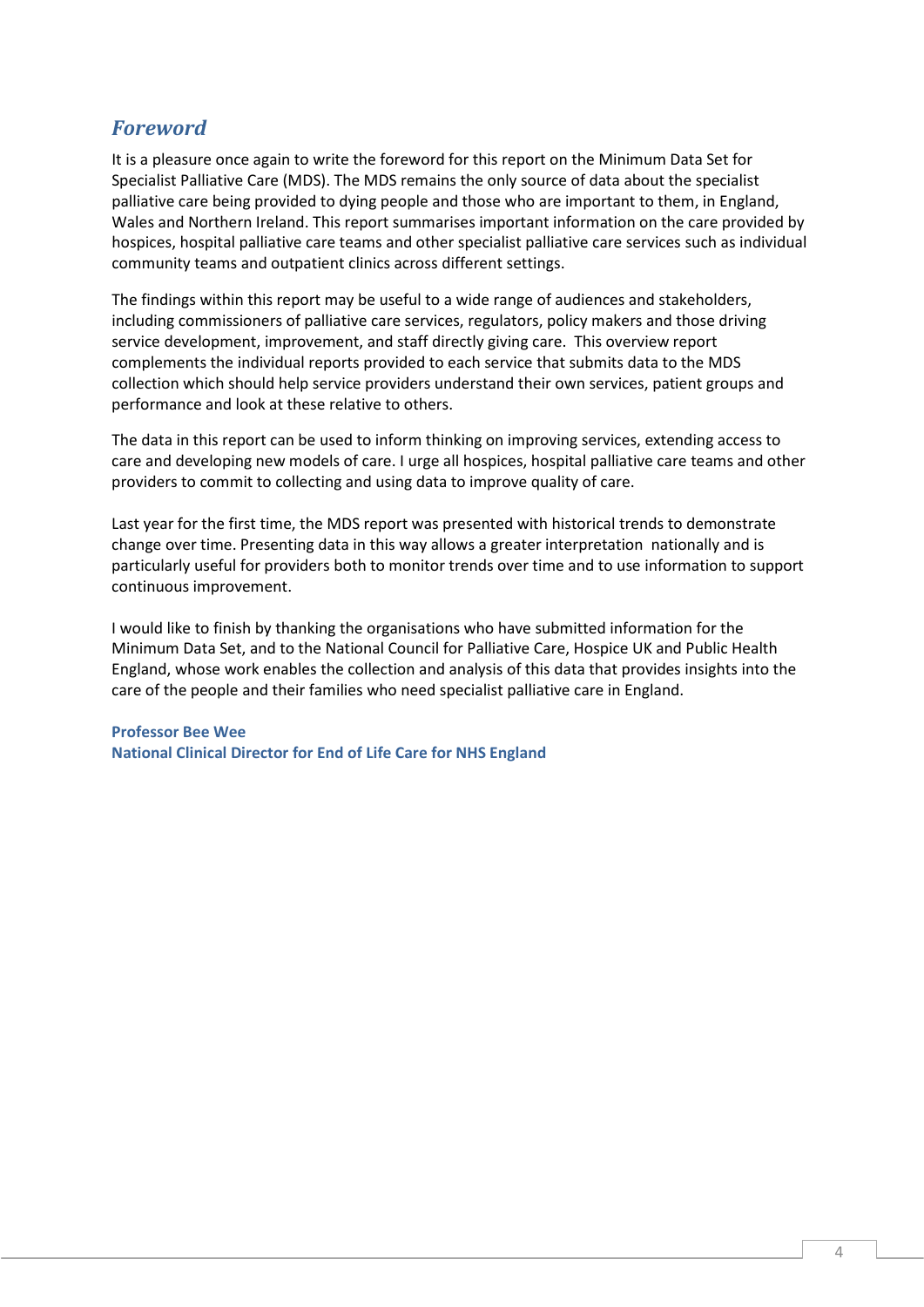# <span id="page-4-0"></span>*1. Background*

The Minimum Data Set (MDS) was developed in 1995 by the National Council for Hospice and Specialist Palliative Care Services (now the National Council for Palliative Care) in association with the Hospice Information Service at St. Christopher's Hospice, London. Twenty years ago, in 1996, its use was commended to the NHS by the Department of Health in Executive Letter 96(85).

The aim of the MDS is to provide good quality, comprehensive data about hospice and specialist palliative care services on a continuing basis. This data can be used on a variety of levels to inform:

- Service management
- Service monitoring and audit
- Development of local palliative and end of life care strategy and service planning
- Commissioning of services
- Development of national policy

The MDS supports the implementation of national initiatives to develop palliative and end of life care in England, Wales and Northern Ireland. For example, the dataset was used to inform the work of the Palliative Care Funding Review, which reported in the summer of 2011.

Full trend analysis, setting by setting, is available in the associated reports which can be found on NCPC's websit[e www.ncpc.org.uk](http://www.ncpc.org.uk/)

# <span id="page-4-1"></span>*2. Methods*

### <span id="page-4-2"></span>**Data collection**

A total of 1,372 specialist palliative care services were invited to take part in the most recent Minimum Data Set survey. Specialist palliative care services are provided both within the NHS and across a wide range of voluntary sector organisations including hospices, both inpatient and community services. The data collected from hospices and across the NHS is aggregated and it includes: the number of people seen by a service; their primary diagnosis, ethnicity and age; length of care/stay; hours of operation; bed availability; location prior to or after care; and location of death. Currently 70% of the MDS activity reported comes from the hospice sector.

Service types included are:

- **Inpatients**: patients who are admitted to a designated specialist palliative care unit
- **Day Care**: service provided by a specialist palliative care day therapy centre
- **Community Care**: service provided by professional members of a specialist palliative care service to patients in their place of residence
- **Hospital Support**: service provided by a specialist palliative care team working in a hospital setting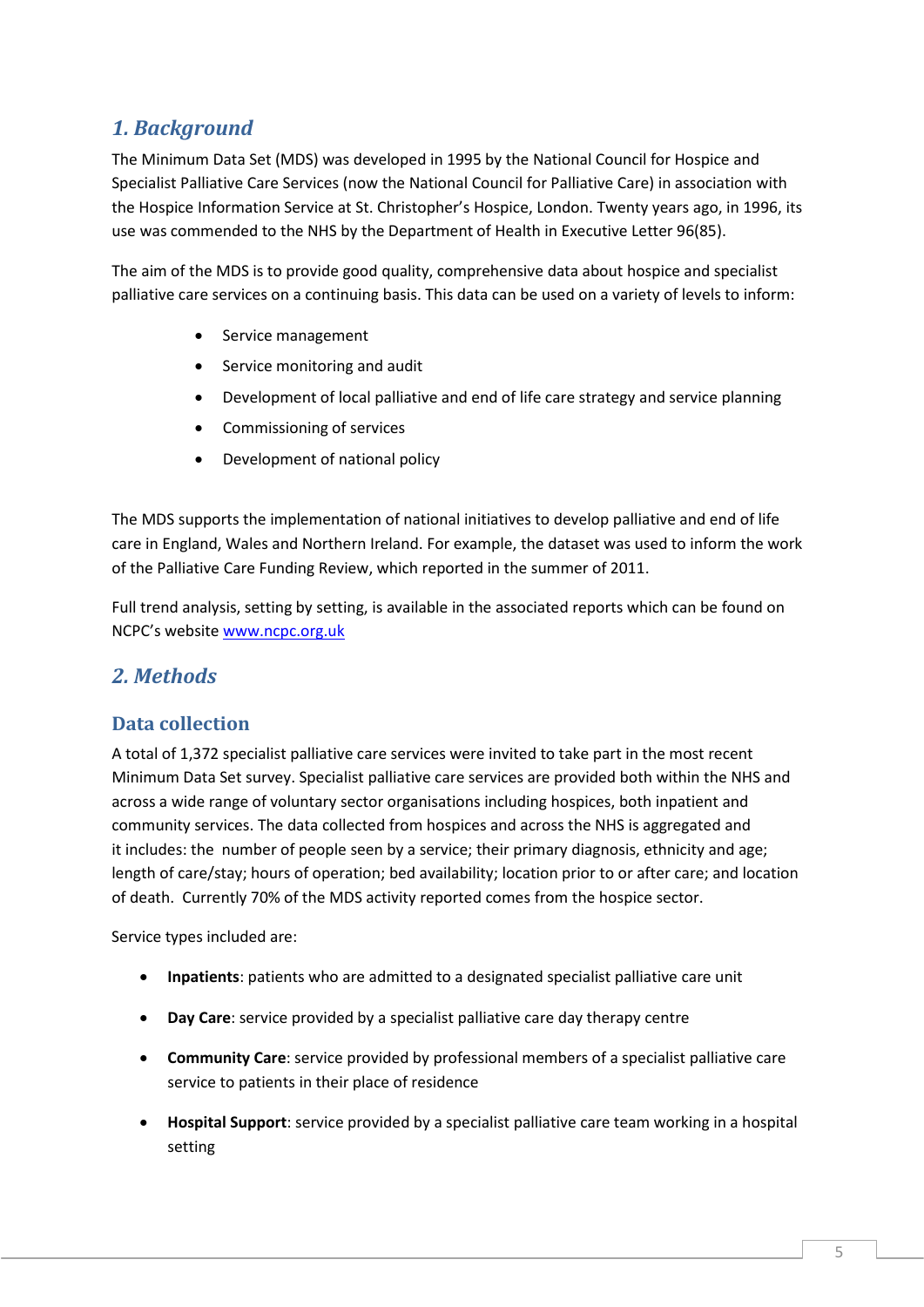- **Bereavement Support**: contacts with the bereaved who are relatives or carers of a deceased patient and who need extra support
- **Outpatients**: a patient having an individual appointment to see a specific member of a multiprofessional palliative care team (e.g. doctor, social worker, physiotherapist)

Organisations received the MDS data collection forms and guidance in March 2015 and had two months to complete and return their submission. Support was provided to all organisations throughout the data completion period, which was extended until the end of July, in line with previous years. Support included telephone and e-mail follow-up and proactive engagement with organisations to encourage them to make submissions. Once received, data was quality checked, removing any anomalous data from each section (e.g. where a figure appeared to be far higher or lower than a previous submission by that service). No organisational returns were removed completely from analysis.

801 draft service-level reports were generated and sent to all submitting providers in September 2015. Further corrections were then received from providers, and the database was correspondingly updated. Final service-level reports were generated again and sent to providers in November 2015.

It should be noted that the design of the MDS survey does not identify people seen by more than one specialist palliative care service; for example the same individual might receive care from inpatient, day care and community care services. In practice this may be true for many people, and so it is not possible to use MDS data to estimate the total number of people seen by specialist palliative care services in England, Wales and Northern Ireland. The survey can estimate the minimum number of people seen by each type of specialist palliative care service; these are shown in Figure 1.1. The group of services completing MDS varies slightly each year due in part to service changes and therefore response rates may change from year to year. This should be taken into account when interpreting trends.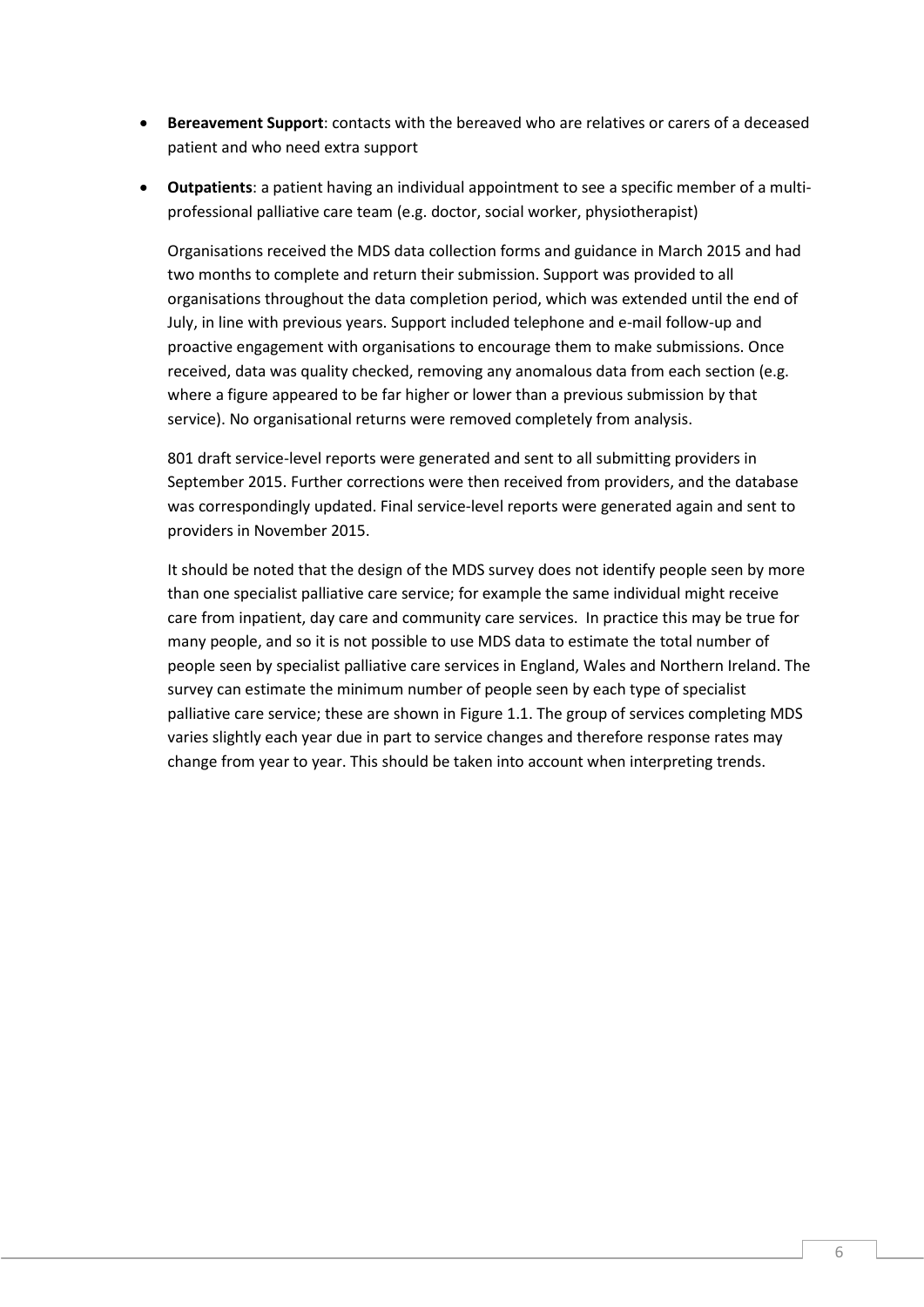### <span id="page-6-0"></span>**Response rate**

The MDS database provides a national resource to identify the numbers and locations of specialist palliative care services. There is no central registry of specialist palliative care services, which sit in both the voluntary and statutory sector. The MDS database is based on the Help the Hospices (now Hospice UK) directory which ceased updating in 2012. Constant steps are taken to ensure that the MDS database is as up to date as possible. For example, the database is regularly checked against lists held by other organisations such as the Care Quality Commission and the National Association for Hospice at Home, and there is monitoring of publications and newsletters such as e-Hospice for announcements about new services.

However, services may merge for the purpose of data submission, see management responsibility change from one organisation to another, or cease operation without notifying NCPC. In addition, where NCPC holds only one contact for an organisation and that person leaves without providing an alternative contact, identifying the person within that organisation who should take on completion of the MDS remains a key priority.

Significant work has been undertaken in the last two years to ensure the MDS database is as up to date as possible as well as increasing engagement with specialist palliative care providers, and consequently the % of services who have never returned data has decreased:

| % of services who | Inpatients | Day Care | Community | Hospital | Bereavement | Outpatients |
|-------------------|------------|----------|-----------|----------|-------------|-------------|
| have never        |            |          | Care      | Support  | Support     |             |
| submitted data    |            |          |           |          |             |             |
| 2012/13           | 14%        | 17%      | 37%       | 36%      | 36%         | 37%         |
| 2013/14           | 11%        | 17%      | 34%       | 33%      | 35%         | 32%         |
| 2014/15           | 8%         | 12%      | 22%       | 30%      | 29%         | 27%         |
| 2015/16           | 4%         | 7%       | 19%       | 25%      | 26%         | 24%         |
| (as at July 2016) |            |          |           |          |             |             |

**Table 1.1: Percentage of services never returning data**

With the above caveats about database completeness, Table 1.2 below shows the overall response rate to MDS by service. At an overall organisation level, the response rate was 66% with 286 out of 435 organisations submitting data.

The difference between organisational and service-level response can be explained thus: an organisation may only send data for two services where the database reflects they run four services. This therefore counts as 1 organisational return (1 of 1, 100%) but only a 50% service return (2 of 4). This may be because the data for a particular service is inaccessible to the person sending in returns, because the service no longer exists, or because of resource pressures on completing services meaning they cannot send in complete data. In total, 801 services sent in data in 2014/15.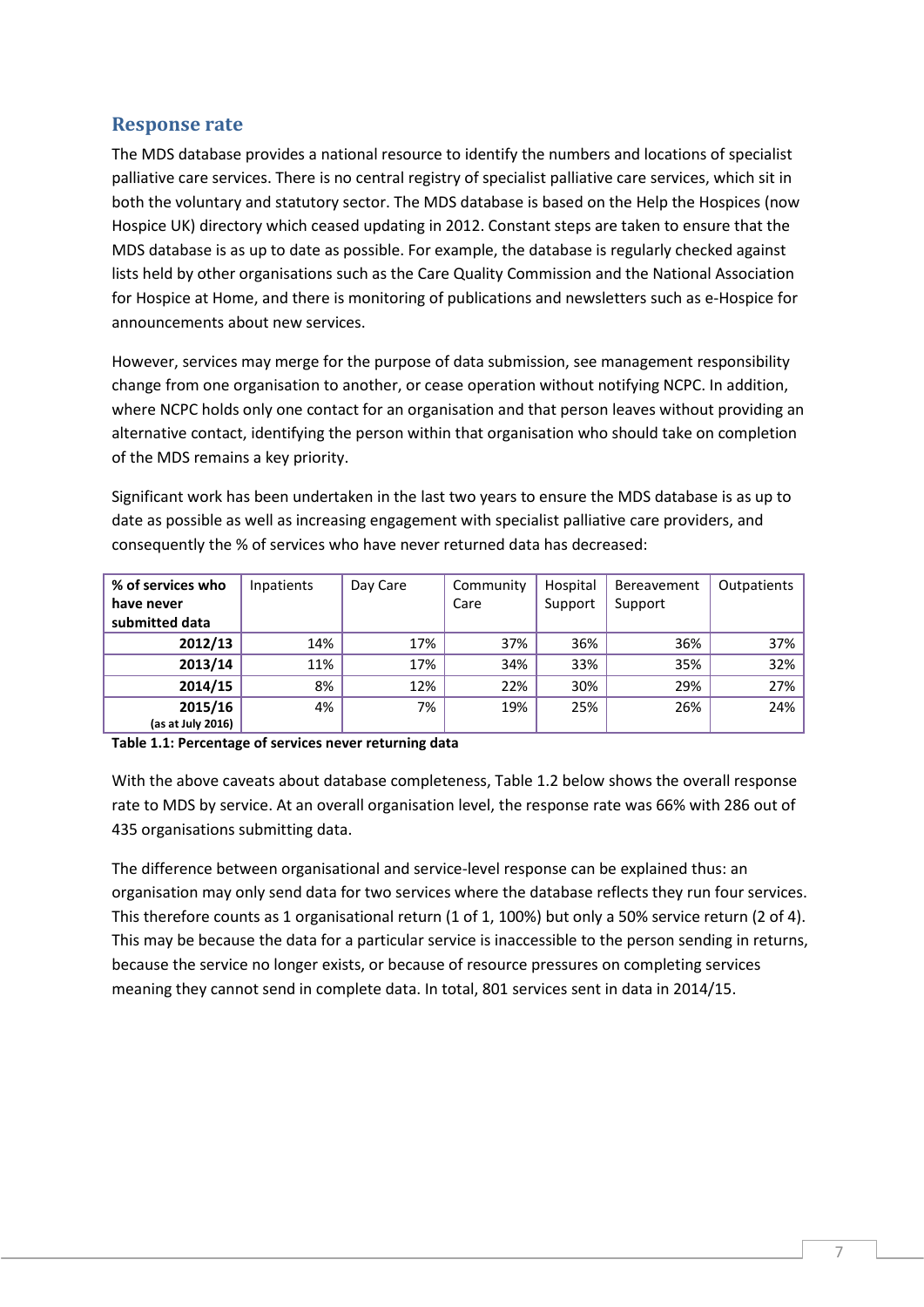| 2014/15                    |                | <b>Number of services responding</b> |                | <b>Estimated</b> |                             |                             |
|----------------------------|----------------|--------------------------------------|----------------|------------------|-----------------------------|-----------------------------|
| <b>Service setting</b>     | <b>England</b> | N Ireland                            | <b>Wales</b>   | Total            | All services on<br>database | service<br>response<br>rate |
| Inpatient                  | 115            | 5                                    | 8              | 128              | 181                         | 70%                         |
| Day Care                   | 112            | 4                                    | 10             | 126              | 192                         | 66%                         |
| <b>Community Care</b>      | 155            | 3                                    | 12             | 170              | 261                         | 64%                         |
| <b>Hospital Support</b>    | 114            | 6                                    | 11             | 131              | 230                         | 56%                         |
| <b>Bereavement Support</b> | 97             | 3                                    | 6              | 106              | 245                         | 43%                         |
| <b>Outpatients</b>         | 128            | 5                                    | $\overline{7}$ | 140              | 263                         | 52%                         |
| <b>Services Responding</b> | 721            | 26                                   | 54             | 801              | 1,372                       | 66%                         |
| All services on database   | 1,252          | 45                                   | 93             | 1,372            |                             |                             |
| Country Response rate (%)  | 59%            | 57%                                  | 58%            | 58%              |                             |                             |

**Table 1.2: Number of services returning data 2014/15**

Table 1.3 shows the 2014/15 survey responses were in general fewer in number than previous years. This may have been in part a result of the anticipated roll out of a proposed Specialist Palliative Care Dataset (SPCD)<sup>[1](#page-7-0)</sup>. Funding for national roll out of the SPCD has not been made available and therefore MDS currently remains the only nationally collated summary information on the provision of specialist palliative care.

| <b>Service setting</b>     | 2008/09 | 2009/10 | 2010/11 | 2011/12 | 2012/13 | 2013/14 | 2014/15 |
|----------------------------|---------|---------|---------|---------|---------|---------|---------|
| Inpatient                  | 138     | 142     | 144     | 140     | 144     | 129     | 128     |
| Day Care                   | 152     | 149     | 146     | 141     | 141     | 134     | 125     |
| <b>Community Care</b>      | 191     | 189     | 183     | 179     | 183     | 183     | 170     |
| <b>Hospital Support</b>    | 154     | 145     | 145     | 140     | 127     | 136     | 130     |
| <b>Bereavement Support</b> | 137     | 131     | 134     | 130     | 128     | 115     | 106     |
| <b>Outpatients</b>         | 166     | 155     | 156     | 151     | 151     | 149     | 140     |

**Table 1.3: Number of services returning data to MDS surveys 2008/09 to 2014/15**

<span id="page-7-0"></span> <sup>1</sup> [https://www.gov.uk/government/publications/improving-palliative-care-data-collection-joint-statement-from-phe-and](https://www.gov.uk/government/publications/improving-palliative-care-data-collection-joint-statement-from-phe-and-nhs-england)[nhs-england](https://www.gov.uk/government/publications/improving-palliative-care-data-collection-joint-statement-from-phe-and-nhs-england)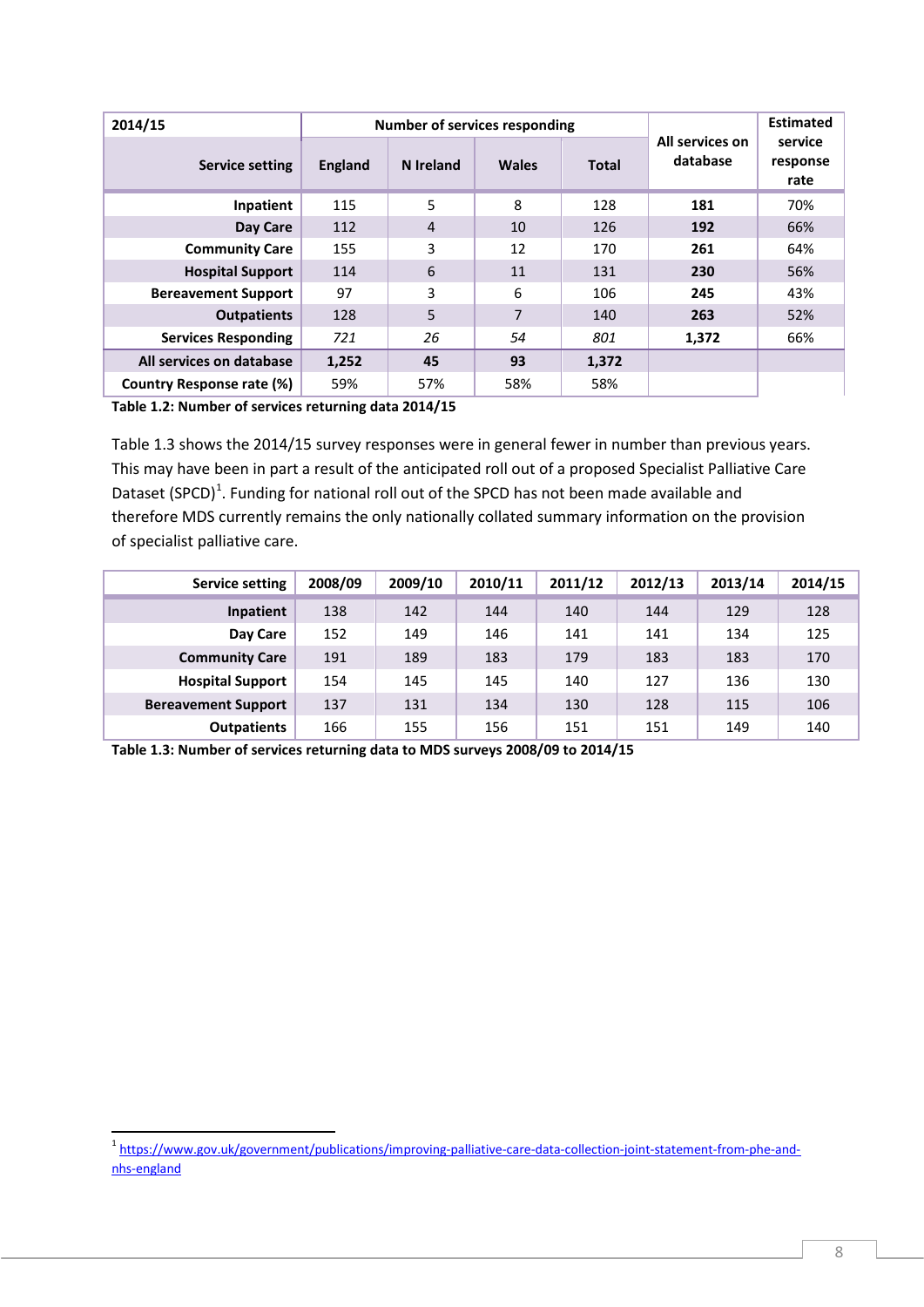| <b>Service or Team</b> | <b>NHS Services</b> | <b>Voluntary services</b> | <b>Total Patients</b> | Proportion % of      |
|------------------------|---------------------|---------------------------|-----------------------|----------------------|
|                        | responding          | responding                | seen                  | total known services |
| <b>Inpatient beds</b>  | 21%                 | 79%                       | 36,164                | 70%                  |
|                        | (27)                | (101)                     |                       |                      |
| <b>Outpatient</b>      | 38%                 | 62%                       | 43,801                | 64%                  |
| <b>Clinics</b>         | (53)                | (87)                      |                       |                      |
| <b>Day Service</b>     | 17%                 | 83%                       | 15,966                | 52%                  |
|                        | (21)                | (104)                     |                       |                      |
| <b>Community</b>       | 34%                 | 66%                       | 126,047               | 64%                  |
| <b>Teams</b>           | (63)                | (107)                     |                       |                      |
| Hospital               | 87%                 | 13%                       | 97,385                | 55%                  |
| <b>Teams</b>           | (113)               | (17)                      |                       |                      |

**Table 1.4: Response rate across setting by type and patient attendance. 2014/2015 return**

# <span id="page-8-0"></span>**Data Quality**

Ensuring consistency and completeness of returns is an essential aspect of working for continuous improvement in data quality. Currently, the basic demographics have not been reported for many patients.

Across all settings age is missing for 5% of cases reported in the survey. This varies by setting; age is unrecorded for 8% of people reported in Hospital Support and 5% for Community Care. For other settings (Inpatient, Day Care and Outpatient) 1.5% of age data is unrecorded.

Similarly, gender is unrecorded for 5% of cases in the survey. In Day Care, Community Care and Hospital Support settings over 5% of data describing gender is unrecorded. The Inpatient (2%) and Outpatient (0.5%) settings are significantly better in this regard.

Diagnosis data is missing for 12% of people reported in the survey. The settings vary from Community Care (14%) to Day Care and Hospital Support (12%), Outpatient (11%) and Inpatient (6%).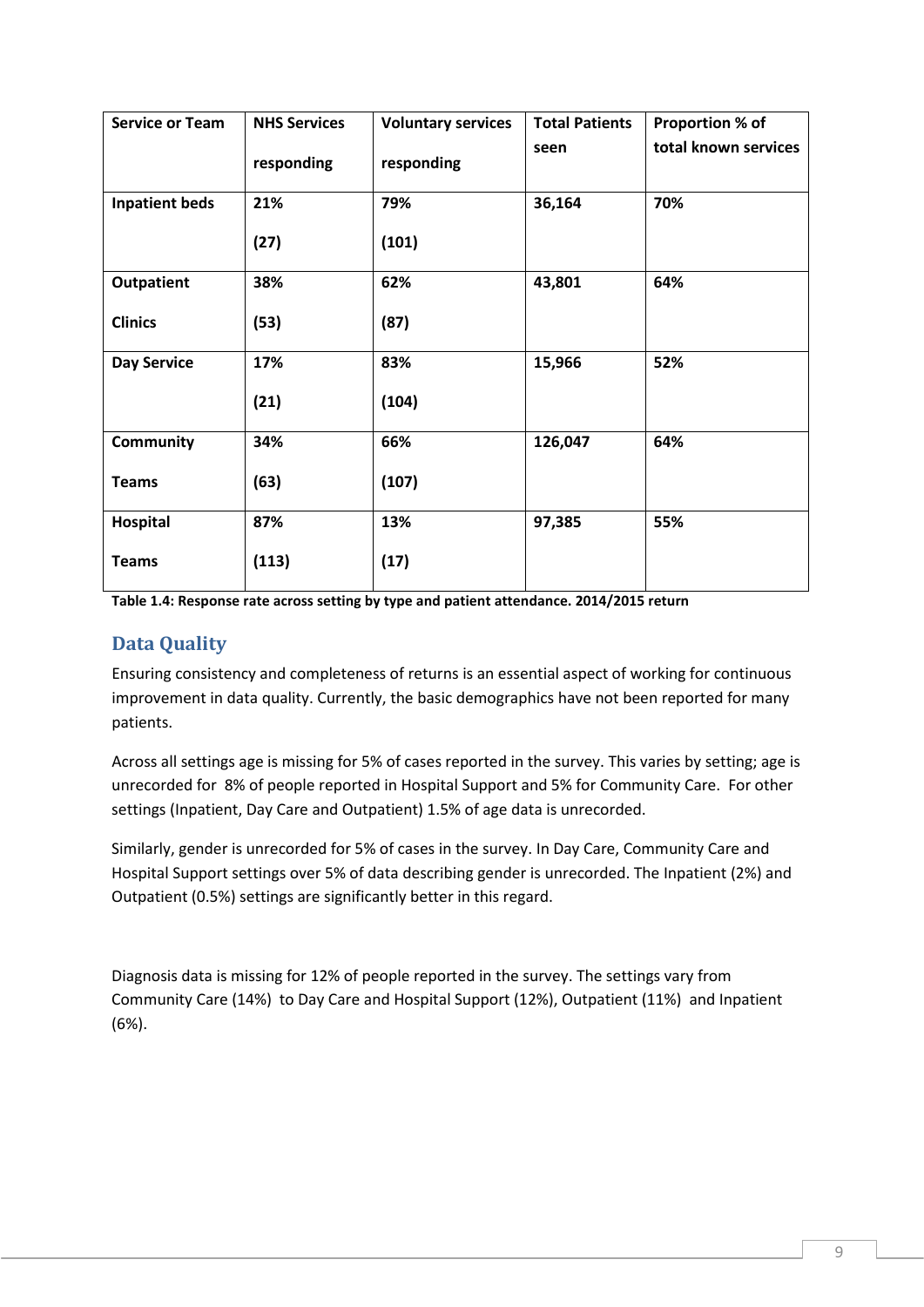# <span id="page-9-0"></span>*3. Who is receiving Specialist Palliative Care services?*

# <span id="page-9-1"></span>**Numbers of people seen**

The number of people reported as being seen in each setting has remained broadly stable, although Hospital Support services have seen an increase from 74,218 in 2008/09 to 97,783 in 2014/15 despite the number of services reporting dropping from 154 in 2008/09 to 130 in 2014/15.

Community Care has consistently seen more people than other settings – over 125,000 in 2014/15. Table 1.3 in the previous section shows the number of Community Care services responding to MDS was lower in 2014/15 (170) than in 2013/14 (183); this may explain the apparent drop in people seen by Community Care in the most recent survey.



**Figure 1.1: Total number of patients seen in each setting**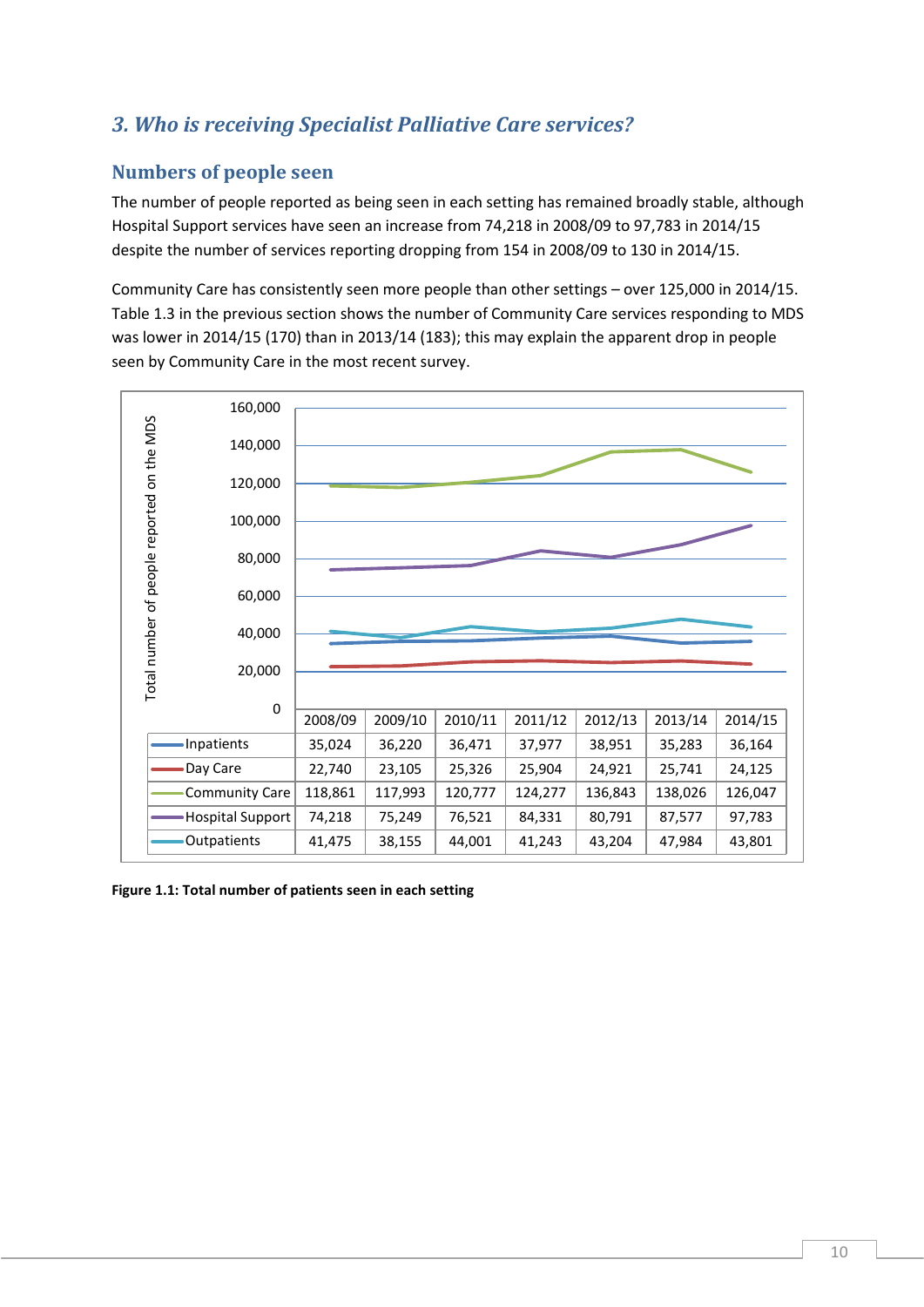# <span id="page-10-0"></span>**Ethnicity**

All specialist palliative care service providers are urged to ensure they prioritise data collection including people's ethnicity. Inequalities in access to end of life care, including by ethnicity, are a significant issue and specialist palliative care services can help address this through robust data collection. Ethnicity data collection is still incomplete in every setting, with the poorest quality data found in Community and Outpatients settings (22% of ethnicity unrecorded).

## <span id="page-10-1"></span>**Age of service users**

There are differences in the age profile of people accessing each type of service. Figure 1.2 shows that Outpatients see the greatest proportion of people aged under 65 (43%), and Hospital Support seeing the greatest proportion of people aged 75+ (51%). Figure 1.2 shows a comparison of the age profiles of each setting to the age profile of all deaths recorded by ONS (excluding any deaths that are unlikely to have received palliative care – see the note underneath figures 1.2-1.3 for more details).



ONS 2014 data covers all deaths registered by the ONS in 2014 for England and Wales, excluding any that are unlikely to have received palliative care i.e. those falling under ICD-10 codes O00-O99, P00-P96, Q00-Q99, R00-R99, U509, and V01- Y89.

**Figure 1.2: Age distribution of people seen in each setting**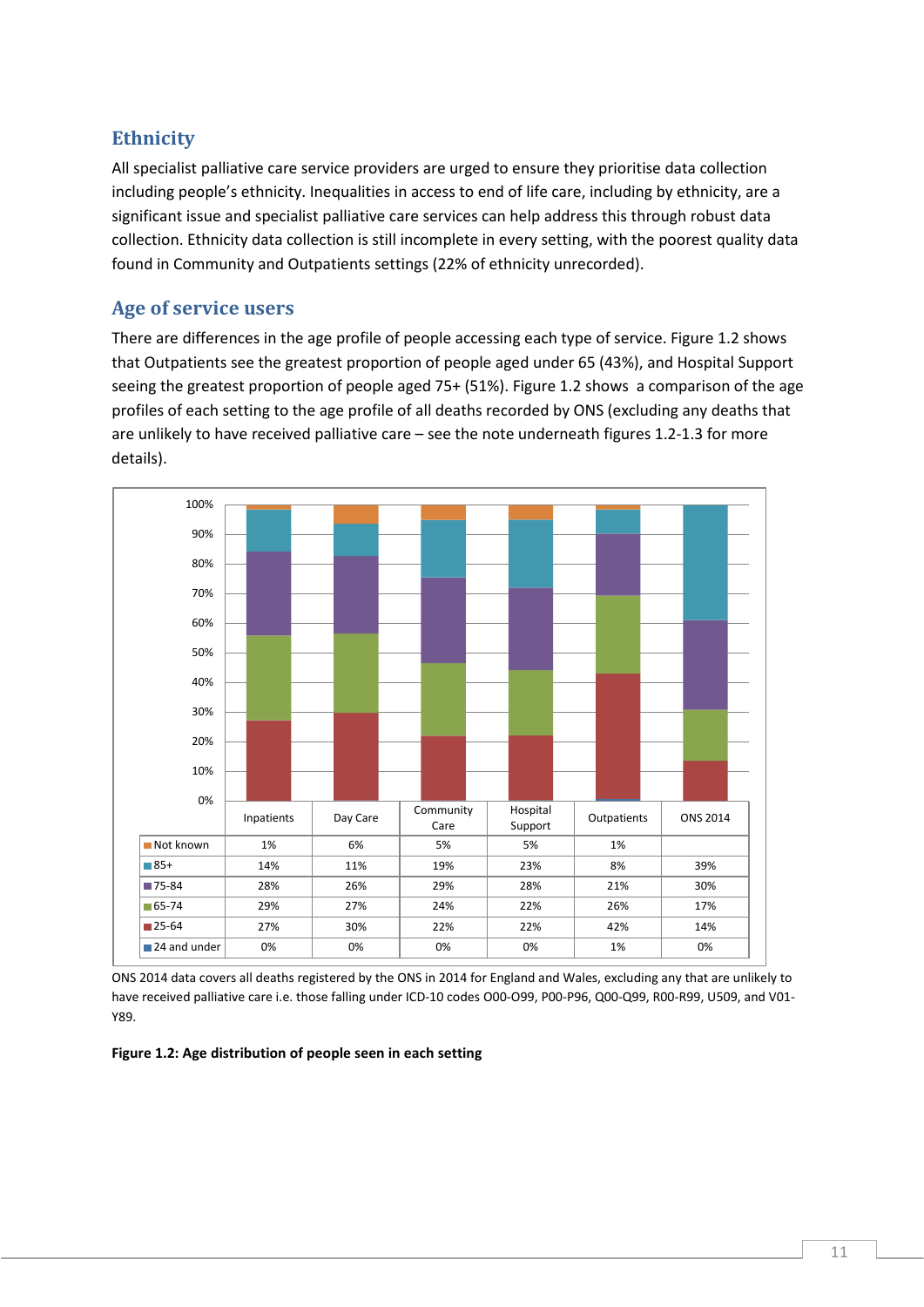## <span id="page-11-0"></span>**Diagnosis**



ONS data covers all deaths registered in 2014 in England and Wales; cancer includes the ICD-10 codes for malignant neoplasms (ICD-10 codes C00-C99); non-cancer excludes any deaths due to external causes or neoplasms (ICD-10 codes C00-C99, O00-O99, P00-P96, R00- R99, U509, V01-Y89).

#### **Figure 1.3: Distribution of cancer / non-cancer diagnoses of people seen in specialist palliative care settings**

In every setting the majority of people seen have a cancer diagnosis. Figure 1.3 shows almost 80% of people accessing Inpatient care were diagnosed with cancer and at least 60% of people seen in each of the other settings. All settings are seeing proportionately more cancer patients than the 31% of all deaths that are recorded as being caused by cancer (ONS).

Hospital Support sees the greatest number of non-cancer diagnoses (26,778) corresponding to 6% of all deaths from causes other than cancer reported by the ONS in 2014 (475,511).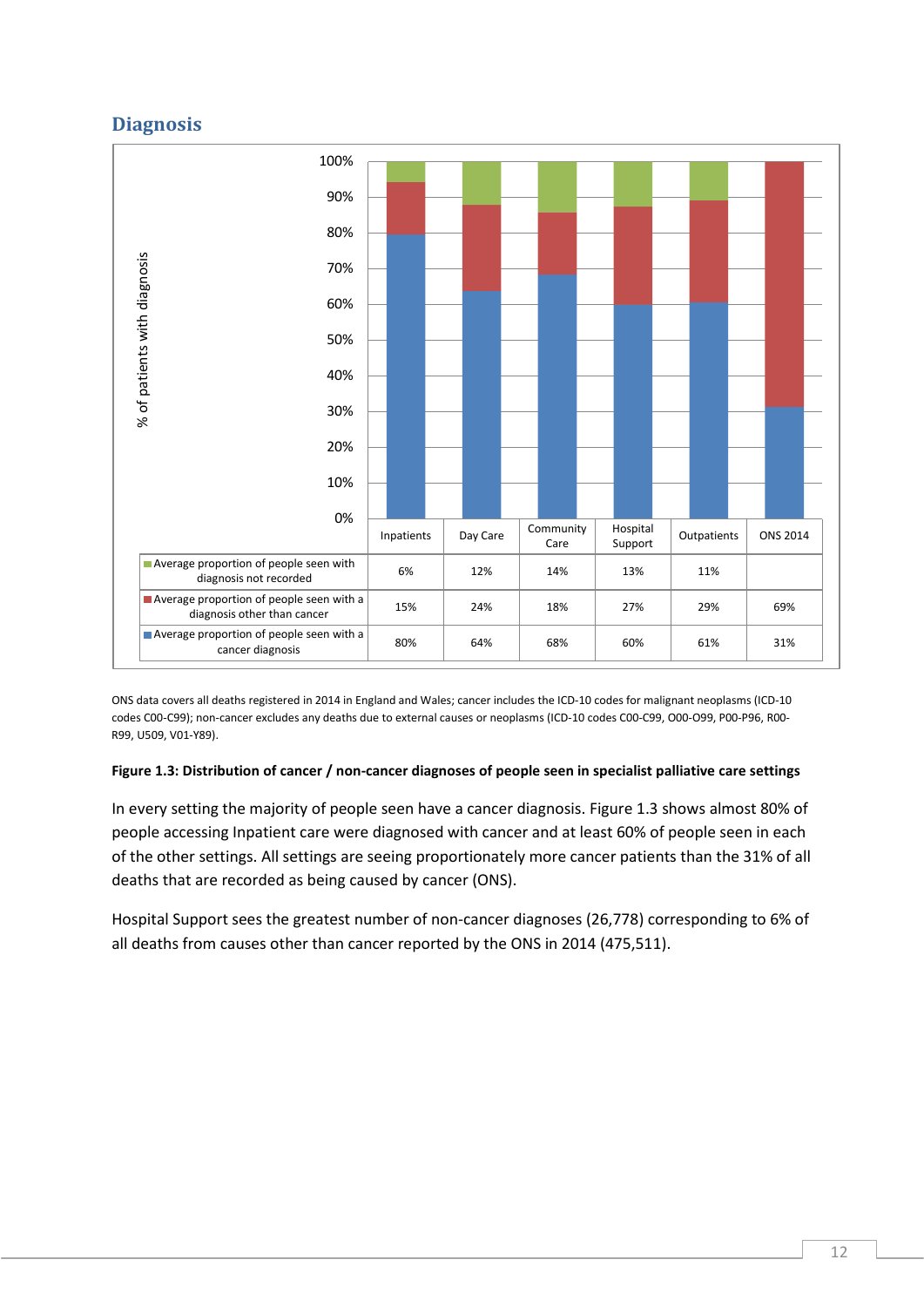### **Diagnosis breakdown: cancer**



ONS data covers all deaths registered in 2014 under the ICD-10 codes for malignant neoplasms in England and Wales (ICD-10 codes C00- C99).

#### **Figure 1.4: Distribution of cancer diagnoses seen in each setting and in death registrations**

Proportions of different cancers seen in each setting vary slightly, but Figure 1.4 shows they broadly follow the distribution of cancer causes of death recorded in 2014 (ONS, England and Wales), the most pronounced difference being the large proportion (30%) of people seen in Outpatients who have a diagnosis of breast cancer.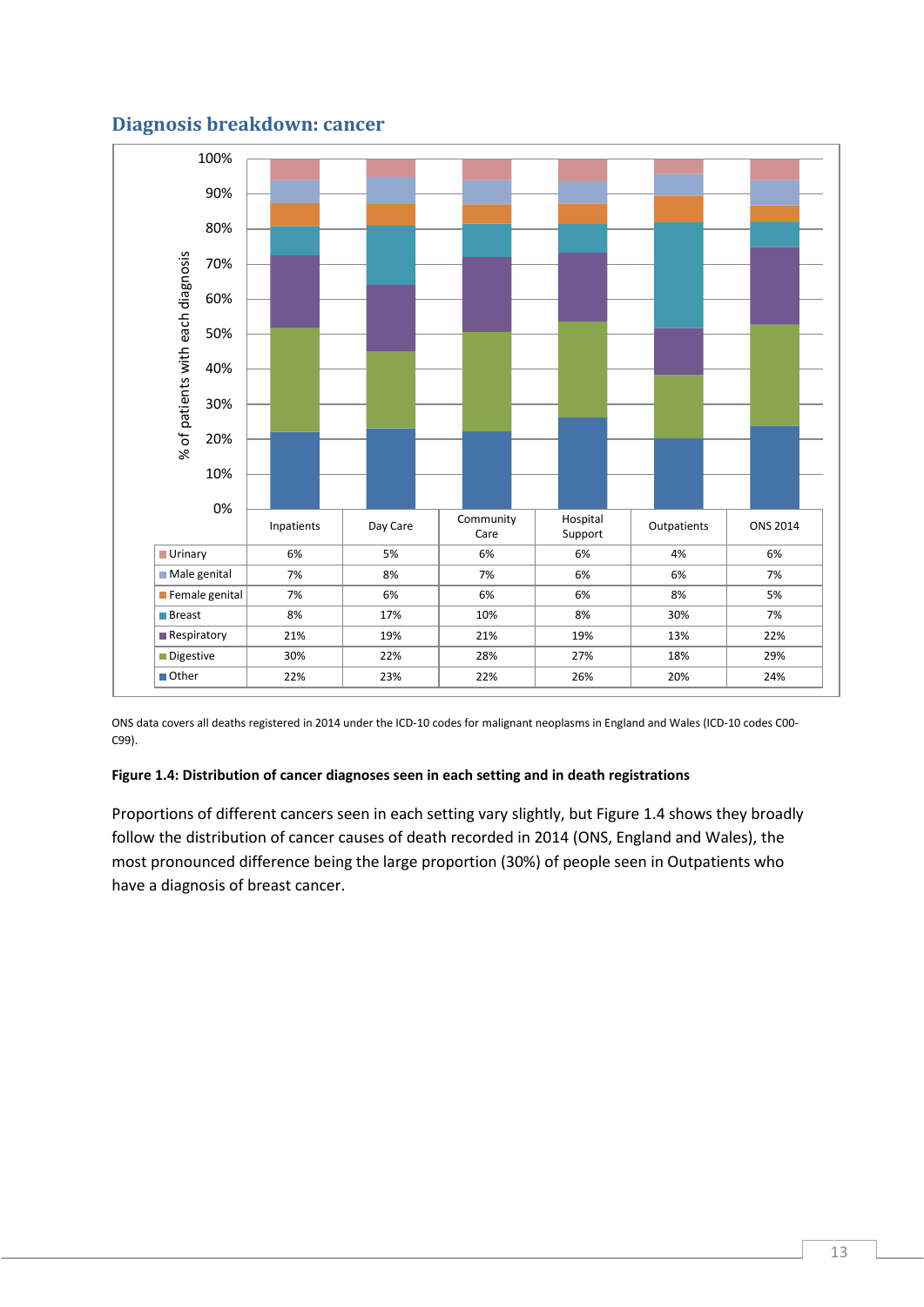

### **Diagnosis breakdown: diagnoses other than cancer**

\*ONS data covers deaths registered in 2014, minus any deaths due to external causes or neoplasms (ICD-10 codes C00-C99, O00-O99, P00- P96, R00-R99, U509, V01-Y89).

#### **Figure 1.5: Distribution of diagnoses other than cancer seen in each setting and in death registrations**

The most often seen non-cancer diagnoses in specialist palliative care are chronic respiratory disease, heart conditions, motor neurone disease (MND) and neurological disorders.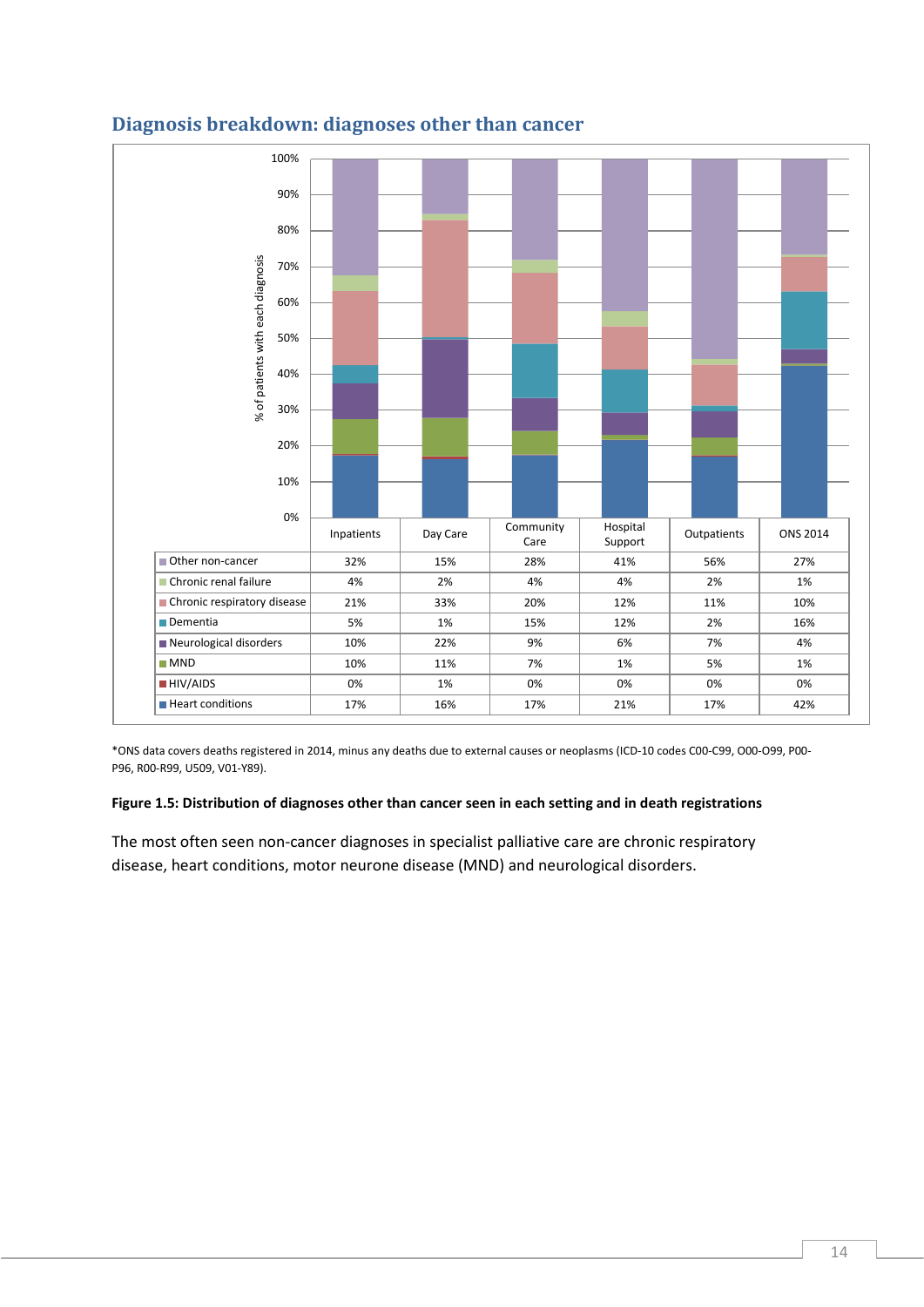# <span id="page-14-0"></span>*4. Other key findings*



# <span id="page-14-1"></span>**Location of people prior to admission to Inpatient specialist palliative care**

#### **Figure 1.6: Location of people prior to Inpatient admission**

There has been a steady increase in the proportion of people admitted into specialist palliative care services who were admitted from hospital and a corresponding reduction in those admitted from home. In 2008/09 21% (8,418) of these admissions came from hospital, but in 2014/15 this has risen to over 30% (12,629).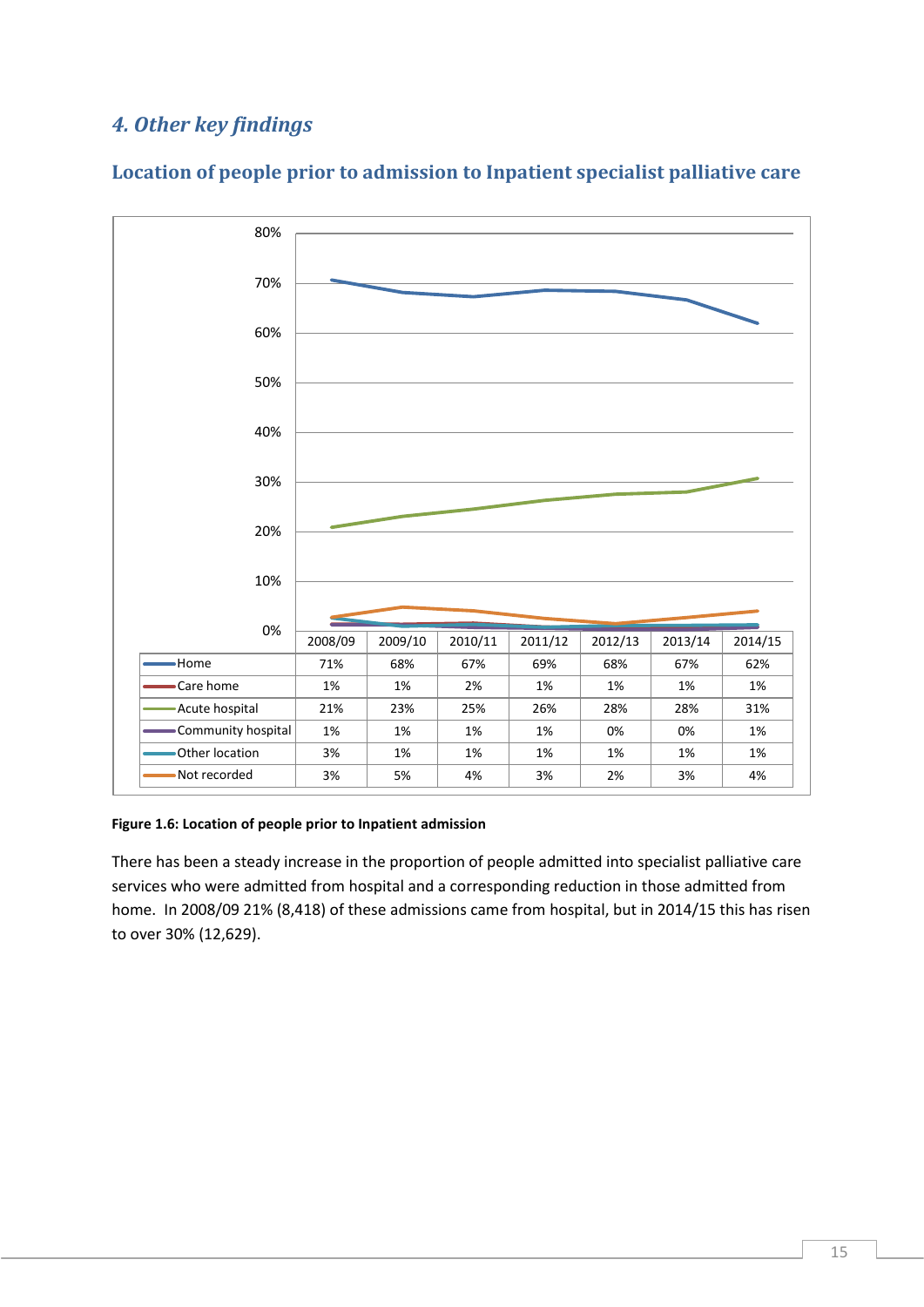

# **Specialist palliative care inpatient services are seeing an increasing percentage of people whose stay ends in death**

**Figure 1.7: Destination of people after discharge from Inpatient unit**

There has been a steady increase in the proportion of people whose stay in inpatient specialist palliative care services ends with their death. In 2008/09 50% (20,351) of these admissions ended in death, but in 2014/15 this has risen to over 59% (24,225).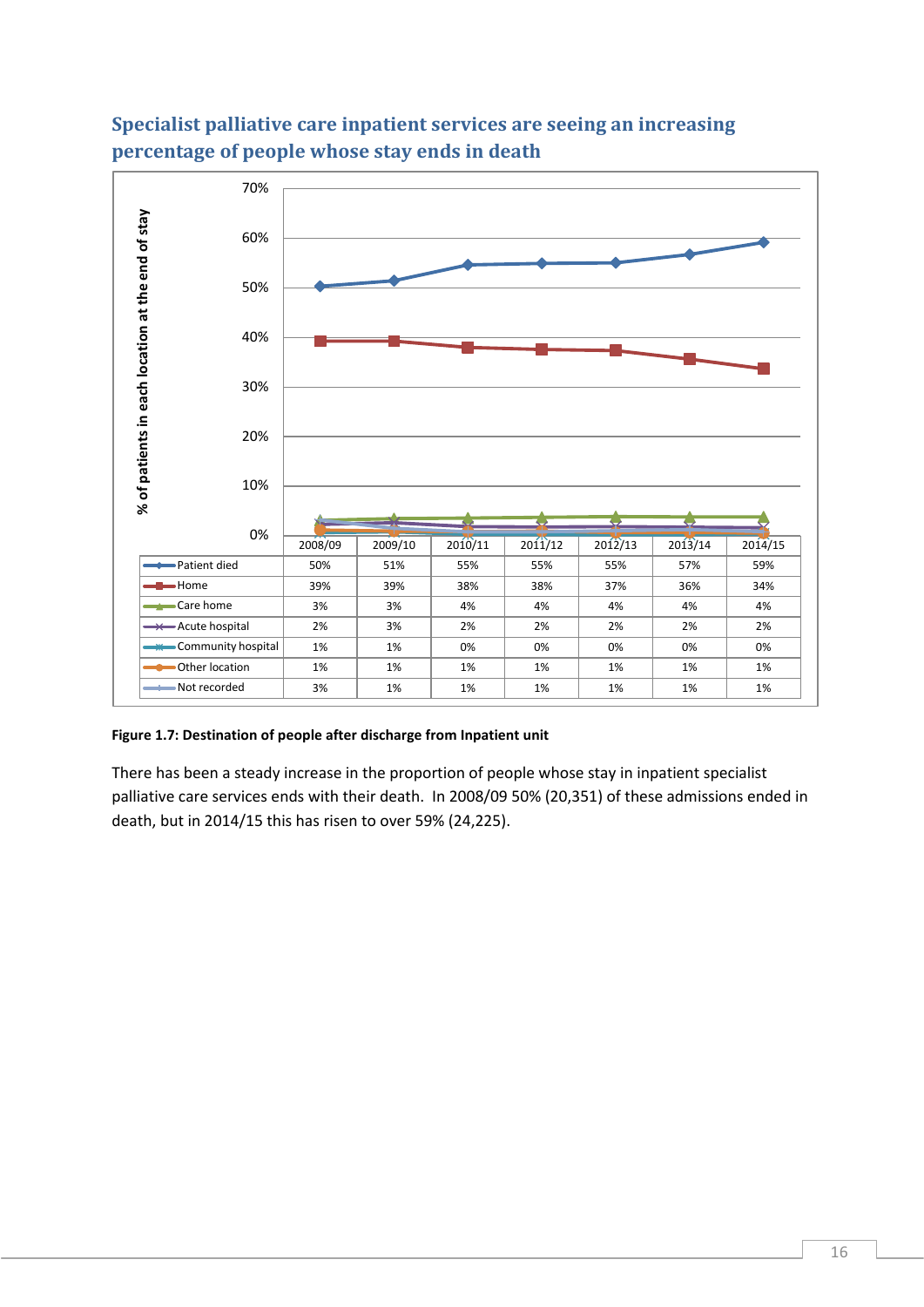# <span id="page-16-0"></span>**Hospital Support services are seeing an increasing percentage of people who die in hospital**



#### **Figure 1.8: End of stay outcome for Hospital Support patients**

The past few years has seen an increase in the proportion of Hospital Support referrals that end in death. In 2008/09, 33.7% of stays ended in death, while in 2014/15 37.4% of stays ended in death.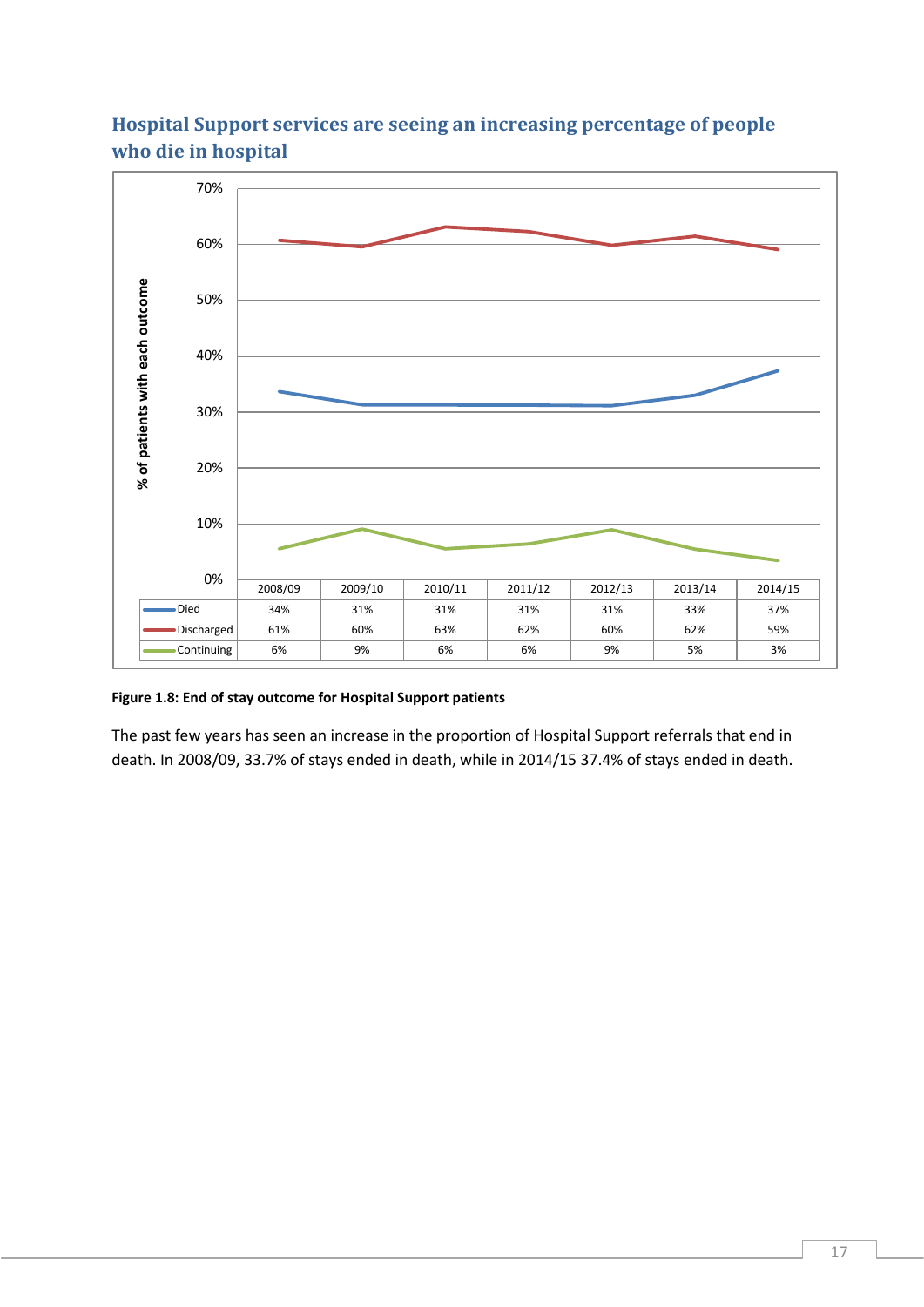# <span id="page-17-0"></span>*5. Commentary and key findings from each activity report*

### **Reach of specialist palliative and hospice care**

• Each year approximately 500,000 people die in England and Wales and it is estimated that approximately 75% (375,000) of those who die need palliative care<sup>[2](#page-17-1)</sup>. This survey indicates that at least one third of the people who die each year are seen by specialist palliative care Community Care services and at least a quarter are seen by Hospital Support services.

### **Older people and palliative care**

- People aged under 65 years appear to be disproportionately represented in all specialist palliative care settings, accounting for 14% of deaths but always at least 22% of people accessing any specialist palliative care setting. The observation that proportionately the oldest people are less likely to access palliative care than younger people has been made before<sup>[3](#page-17-2)</sup>; "The barriers to accessing palliative care for older people in hospitals are attitudinal barriers, lack of resources for both specialist and generalist palliative care, difficulties in switching from a curative or interventionist approach, and confusion over roles and responsibilities, in particular, a lack of clarity regarding the role of the geriatrician in providing palliative care."[4](#page-17-3)
- Older people are more likely than younger people to be residents of care homes. The care and support available in the care home environment, including through Community Care services, may reduce the need for admission to Inpatient specialist palliative care services and in part explain the under-representation of older people seen by specialist palliative care services. However, a review of equity in provision of palliative care<sup>6</sup> found evidence that the palliative care needs of older people may not be identified effectively in practice.

### **Community specialist palliative care teams – including hospice at home teams**

• 81% of patients supported by Community Specialist Palliative care teams die out of hospital, compared to the national average of 52%. Community palliative teams who returned MDS data in 2014/15 saw 126,047 people, 68,877 of whom died (28.1% of all deaths recorded by the ONS in England and Wales in 2014/15). A significantly high proportion of people seen by hospice and NHS community palliative care teams died at home or in a hospice, compared to those who died in a hospital.

<span id="page-17-1"></span> $2$  T Hughes-Hallett, A. Craft, C Davies Palliative Care Funding Review: Finding the right care and support for all (2011) [https://www.gov.uk/government/uploads/system/uploads/attachment\\_data/file/215107/dh\\_133105.pdf](https://www.gov.uk/government/uploads/system/uploads/attachment_data/file/215107/dh_133105.pdf)

<span id="page-17-2"></span> $3$  Equity in the provision of palliative and end of life care in the UK (2015) Marie Curie

<span id="page-17-3"></span> $^4$  Dixon J, King D, Matosevic T, Clark C, Knapp K (2015) Equity in the provision of palliative care in the UK: review of evidence. Personal Social Services Research Unit, London School of Economics and Political Science, London.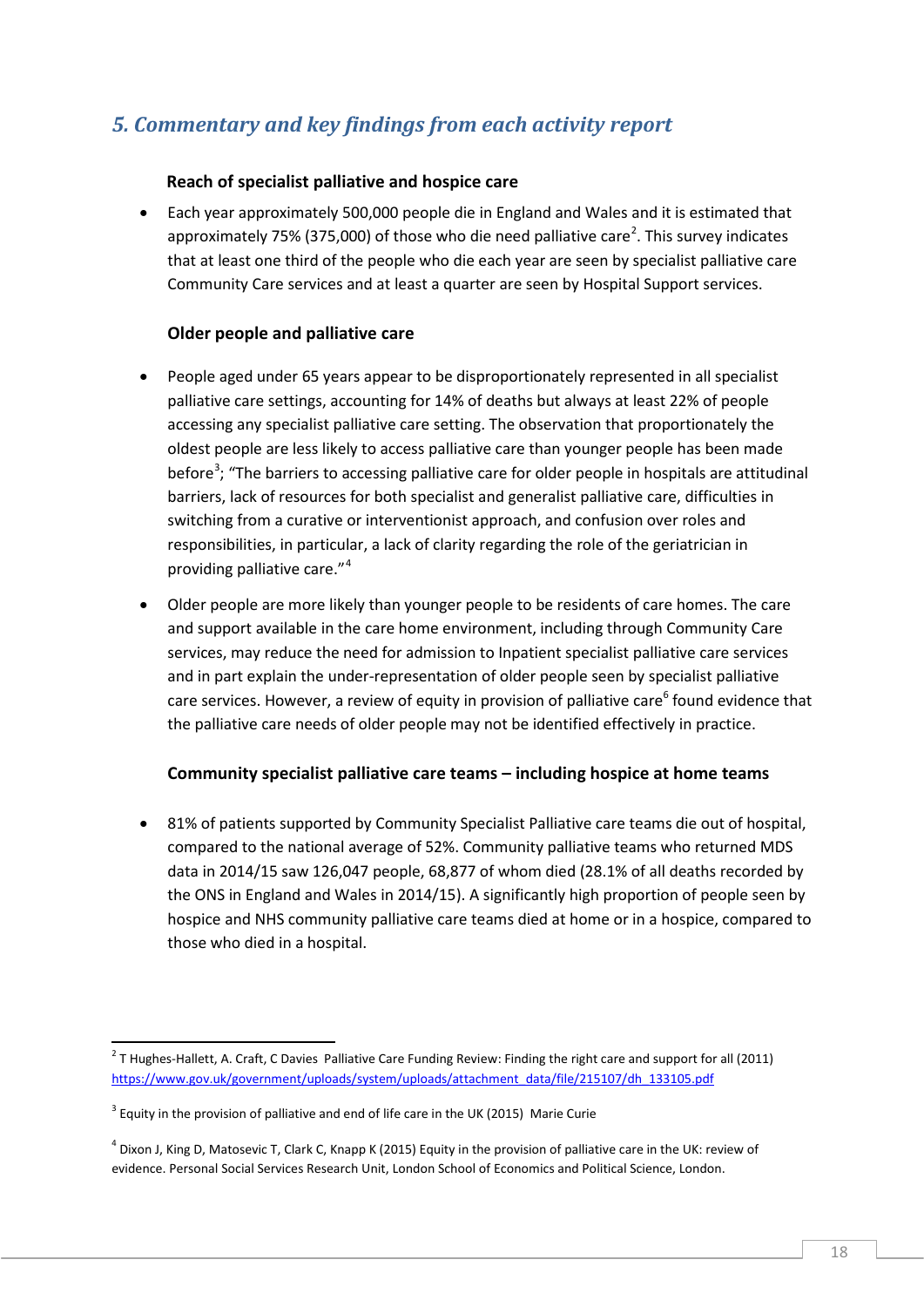### **Diagnosis and specialist palliative care**

- Of the approximately 150,000 people who in total died from cancer (ONS, 2014), the survey suggests over half were seen by Community Care based specialist palliative care and over a third were seen by Hospital Support. Community Care see more people than any other setting, and with comparison to mortality data the survey suggests that at least 80% of all breast cancer patients are seen by Community Care.
- This survey serves as a reminder that access to specialist palliative care for patients with a non-cancer diagnosis remains a challenge; improvements are happening but are slow. 29% of people who died in 2014 died of cancer, yet cancer accounts for at least 60% of diagnoses seen in any specialist palliative care setting. This is in line with other research e.g. Marie Curie<sup>[5](#page-18-0)</sup> have reported that 1) two-thirds of people with cancer who died were on the palliative care register compared with 20% of people with non-malignant conditions: and 2) just 20% of people diagnosed with dementia or organ failure (heart, lung, liver or kidney) either requested or were identified for specialist palliative care at the end of life in Scotland.
- Of note however is that the number of patients seen with a non-cancer diagnosis has doubled over the last 6 years to 28% in the hospital setting and in out-patient clinics in hospital and hospice.

### **Admissions to specialist palliative care beds/hospices**

• Most people admitted to Inpatient specialist palliative care units are admitted from their home, but the number admitted from acute or community hospitals has been increasing over recent years. Admissions from home made up 71% of total admissions in 2008/09 and 62% of admissions in 2014/15, while admissions from an acute or community hospital made up 22% and 32% of all admissions in those years respectively. This change could be driven by more people whose condition is less complex being enabled to stay at home and avoid admission to a specialist unit - freeing up specialist Inpatient beds for people who have greater need of intensive care and who are likely to have been admitted to hospital for symptom control before being transferred to a specialist unit.

### **Deaths and discharges in specialist palliative beds/hospices**

• In 2008/09, 50% of Inpatient stays ended in death, but in 2014/15 this had risen to 59%. The reason for this change could be the same as that offered above i.e. that more people are being enabled to stay in their own home and those admitted to specialist units are increasingly complex in their care needs. If this is the case then the increase in the proportion of admissions ending in death is linked to the increasing proportion of deaths from hospital. The current design of the MDS means that it is not possible to break down the

<span id="page-18-0"></span> $5$  Equity in the provision of palliative and end of life care in the UK (2015) Marie Curie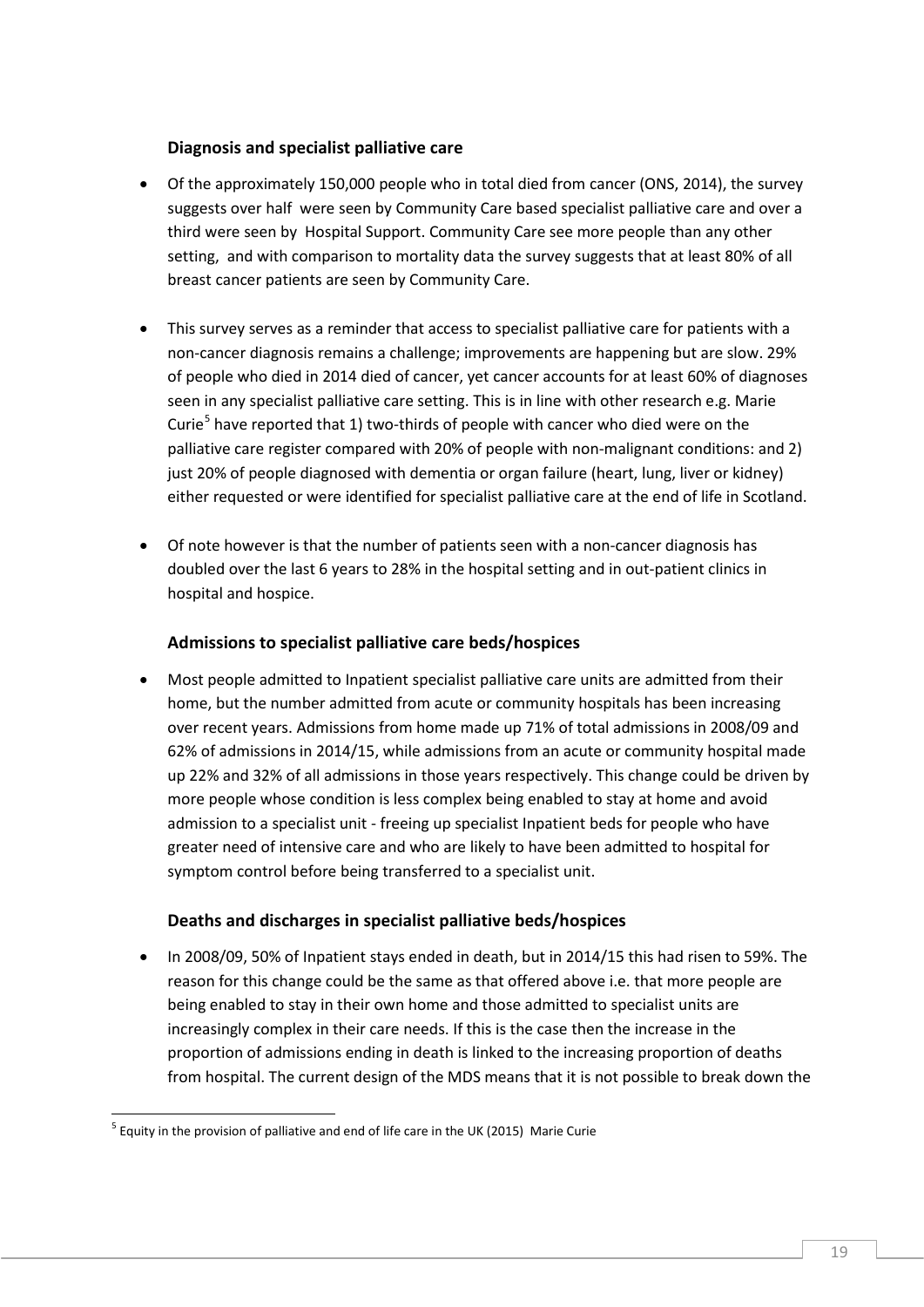data to investigate this question. However, organisations submitting Inpatient returns to the MDS could look at their own patient records to assess whether this is the case in their own data, and in doing so may gain greater insights about the people they are supporting in their caseload.

### **Hospital palliative teams**

• Hospital Support services are seeing an increasing percentage of stays ending in death. In 2008/09, 33.7% of stays ended in death, while in 2014/15 37.5% of stays ended in death. This may mean that people with more complex conditions are being admitted to hospital, or it may reflect a difficulty in discharging people home due to a lack of community care.

### **Dementia and specialist palliative care**

• Research has shown that people with dementia mentioned on their death certificate are unlikely to die in hospice settings or at home but instead tend to die in hospital or care homes<sup>[6](#page-19-0)</sup>; this survey shows that of the specialist palliative care settings Hospital Support teams and Community teams (who may be visiting people at home or in care homes) see the greatest proportions of dementia patients at 12% for Hospital Support and 15% for Community Care. However, the MDS collects only primary diagnosis and so dementia comorbidities may be present but unreported.

# *6. Definitions*

- **Inpatients**: patients who are admitted to a specialist palliative care unit or hospice.
- **Day Care**: service provided by a specialist palliative care day therapy centre.
- **Community Care**: service provided by professional members of a specialist palliative care service to patients in their place of residence. This includes hospice at home teams.
- **Hospital Support**: service provided by a specialist palliative care team working in a hospital setting.
- **Bereavement Support**: contacts with the bereaved who are relatives, friends or carers of a deceased patient and who need extra support.
- **Outpatients**: a patient having an individual appointment to see a specific member of a multiprofessional palliative care team (e.g. doctor, social worker, specialist nurse, physiotherapist).

<span id="page-19-0"></span> <sup>6</sup> Sleeman, K., Ho, Y.K., Gai, W., and Higginson, I.J., 2014. *Reversal of English trend towards hospital death in dementia: a population-based study of place of death and associated individual and regional factors, 2001-2010.* BMC Neurology, 14(59).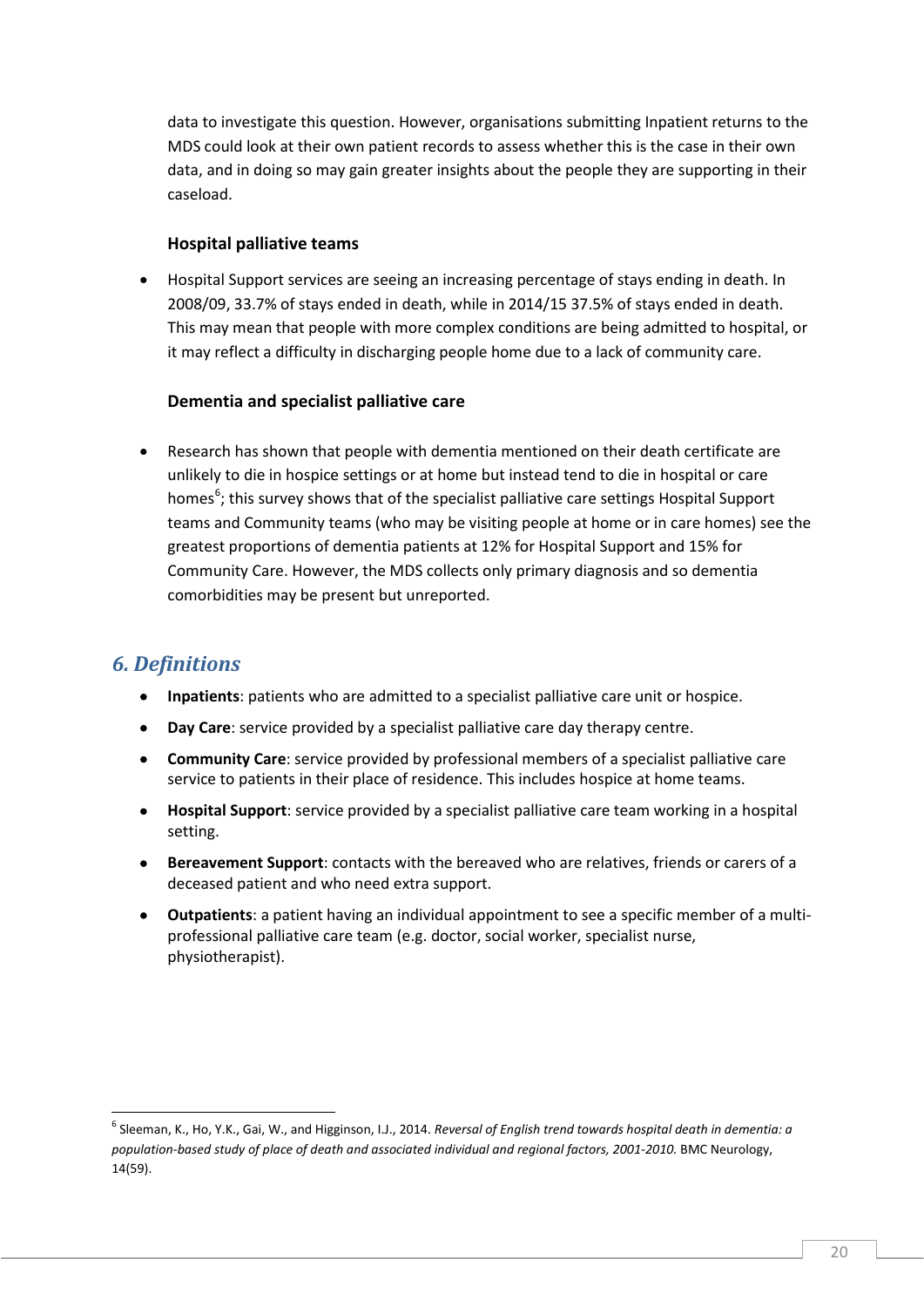# *Acknowledgements*

### *Author*

Jocelyn Hinds *Data and Intelligence Manager, The National Council for Palliative Care*

### **Thank you to the following for comments on the text:**

Simon Chapman *Director of Policy and External Affairs, The National Council for Palliative Care* Anita Hayes *Quality Improvement Lead, The National Council for Palliative Care* Claire Henry *Chief Executive, The National Council for Palliative Care and Dying Matters* Susanna Shouls *Associate, The National Council for Palliative Care* Dr Julia Verne *Clinical Lead - National End of Life Care Intelligence Network, Public Health England* Andy Pring *Principal Analyst, National End of Life Care Intelligence Network, Public Health England* Nicola Bowtell *Analytical Programme Manager, National End of Life Care Intelligence Network, Public Health England*

Katie Lindsey *Programme Manager, National End of Life Care Intelligence Network, Public Health England* (until Dec 2015)

Dr Ros Taylor *Clinical Director, Hospice UK*

Professor Bee Wee *National Clinical Director of End of Life Care*